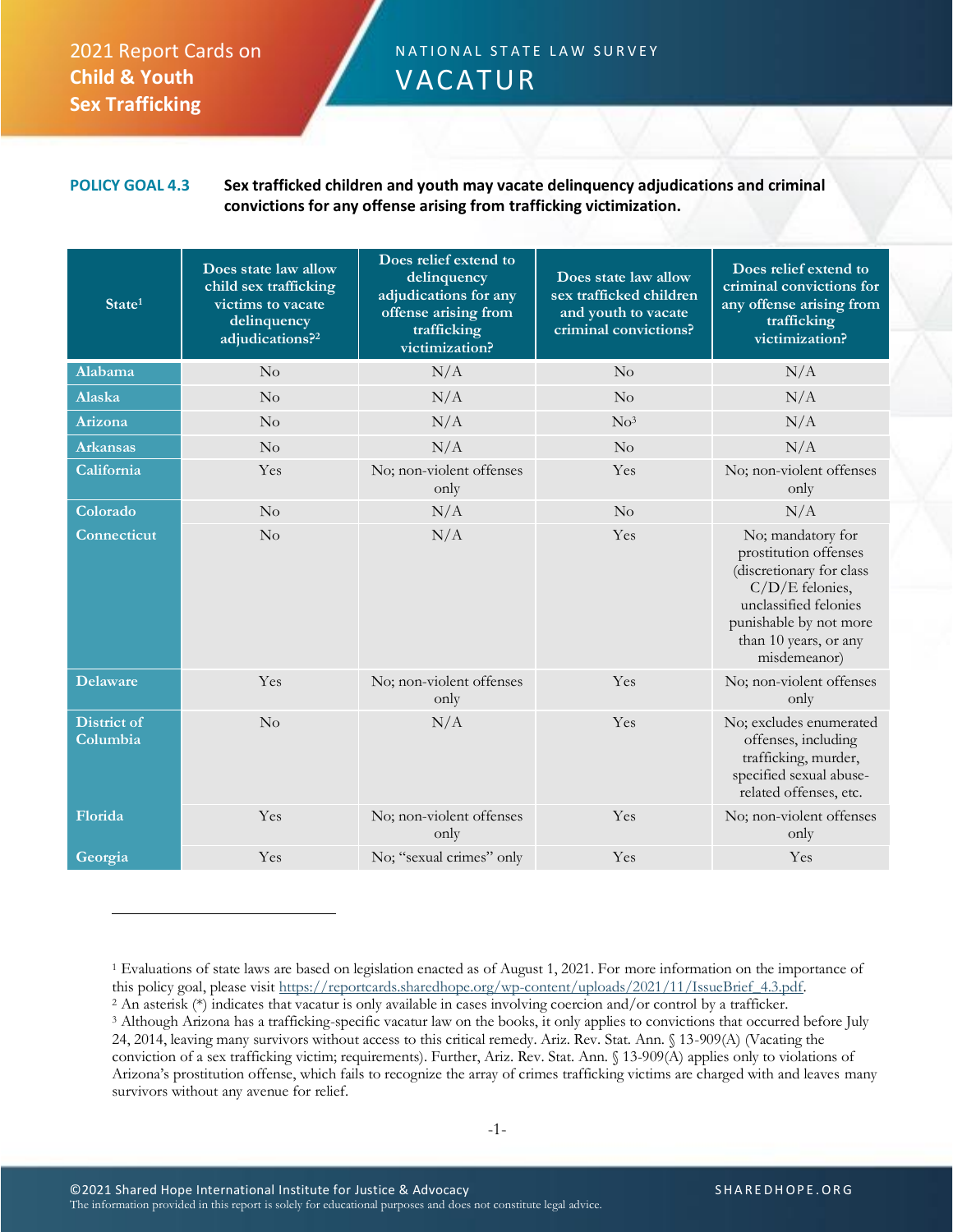| State <sup>1</sup>   | Does state law allow<br>child sex trafficking<br>victims to vacate<br>delinquency<br>adjudications? <sup>2</sup> | Does relief extend to<br>delinquency<br>adjudications for any<br>offense arising from<br>trafficking<br>victimization?                                                                      | Does state law allow<br>sex trafficked children<br>and youth to vacate<br>criminal convictions? | Does relief extend to<br>criminal convictions for<br>any offense arising from<br>trafficking<br>victimization?                         |
|----------------------|------------------------------------------------------------------------------------------------------------------|---------------------------------------------------------------------------------------------------------------------------------------------------------------------------------------------|-------------------------------------------------------------------------------------------------|----------------------------------------------------------------------------------------------------------------------------------------|
| Hawaii               | No                                                                                                               | N/A                                                                                                                                                                                         | Yes                                                                                             | No; prostitution offenses<br>only                                                                                                      |
| Idaho                | $\rm No$                                                                                                         | N/A                                                                                                                                                                                         | Yes*                                                                                            | No; prostitution offenses<br>only (unless the court<br>determines otherwise)                                                           |
| <b>Illinois</b>      | No                                                                                                               | N/A                                                                                                                                                                                         | Yes                                                                                             | No; prostitution offenses<br>only                                                                                                      |
| Indiana              | Yes*                                                                                                             | No; offenses that "did not<br>result in bodily injury to<br>another person" only                                                                                                            | Yes*                                                                                            | No; offenses that "did not<br>result in bodily injury to<br>another person" only                                                       |
| Iowa                 | $\rm No$                                                                                                         | N/A                                                                                                                                                                                         | No                                                                                              | N/A                                                                                                                                    |
| <b>Kansas</b>        | No                                                                                                               | N/A                                                                                                                                                                                         | No                                                                                              | N/A                                                                                                                                    |
| Kentucky             | Yes                                                                                                              | No; excludes sex crimes<br>and violent offenses                                                                                                                                             | Yes                                                                                             | No; excludes violent<br>offenses                                                                                                       |
| Louisiana            | Yes                                                                                                              | No; prostitution offenses<br>only                                                                                                                                                           | No                                                                                              | N/A                                                                                                                                    |
| Maine                | No                                                                                                               | N/A                                                                                                                                                                                         | No                                                                                              | N/A                                                                                                                                    |
| Maryland             | No                                                                                                               | N/A                                                                                                                                                                                         | Yes                                                                                             | No; qualifying offenses,<br>including prostitution,<br>certain drug-related<br>offenses, trespass,<br>misdemeanor theft, etc.,<br>only |
| <b>Massachusetts</b> | Yes                                                                                                              | No; specified offenses,<br>including prostitution and<br>drug-related offenses,<br>only                                                                                                     | Yes                                                                                             | No; specified offenses,<br>including prostitution and<br>drug-related offenses,<br>only                                                |
| Michigan             | Yes                                                                                                              | No; child sex trafficking<br>victims only have the<br>right to vacate<br>adjudications for<br>prostitution-related<br>offenses (vacatur of other<br>offenses is a conditional<br>privilege) | Yes                                                                                             | No; trafficking-specific<br>provision only applies to<br>prostitution-related<br>offenses                                              |
| Minnesota            | No                                                                                                               | N/A                                                                                                                                                                                         | Yes                                                                                             | Yes                                                                                                                                    |
| Mississippi          | No                                                                                                               | N/A                                                                                                                                                                                         | Yes                                                                                             | No; Human Trafficking<br>Act violations only                                                                                           |
| <b>Missouri</b>      | Yes                                                                                                              | No; prostitution offenses<br>only                                                                                                                                                           | No                                                                                              | N/A                                                                                                                                    |
| Montana              | No                                                                                                               | N/A                                                                                                                                                                                         | Yes                                                                                             | No; prostitution,<br>promoting prostitution,<br>and another non-violent<br>offense only                                                |
| Nebraska             | Yes                                                                                                              | Yes                                                                                                                                                                                         | Yes                                                                                             | Yes                                                                                                                                    |
| Nevada               | Yes                                                                                                              | No; prostitution-related<br>offenses, unlawful                                                                                                                                              | Yes                                                                                             | No; only prostitution-<br>related offenses or an                                                                                       |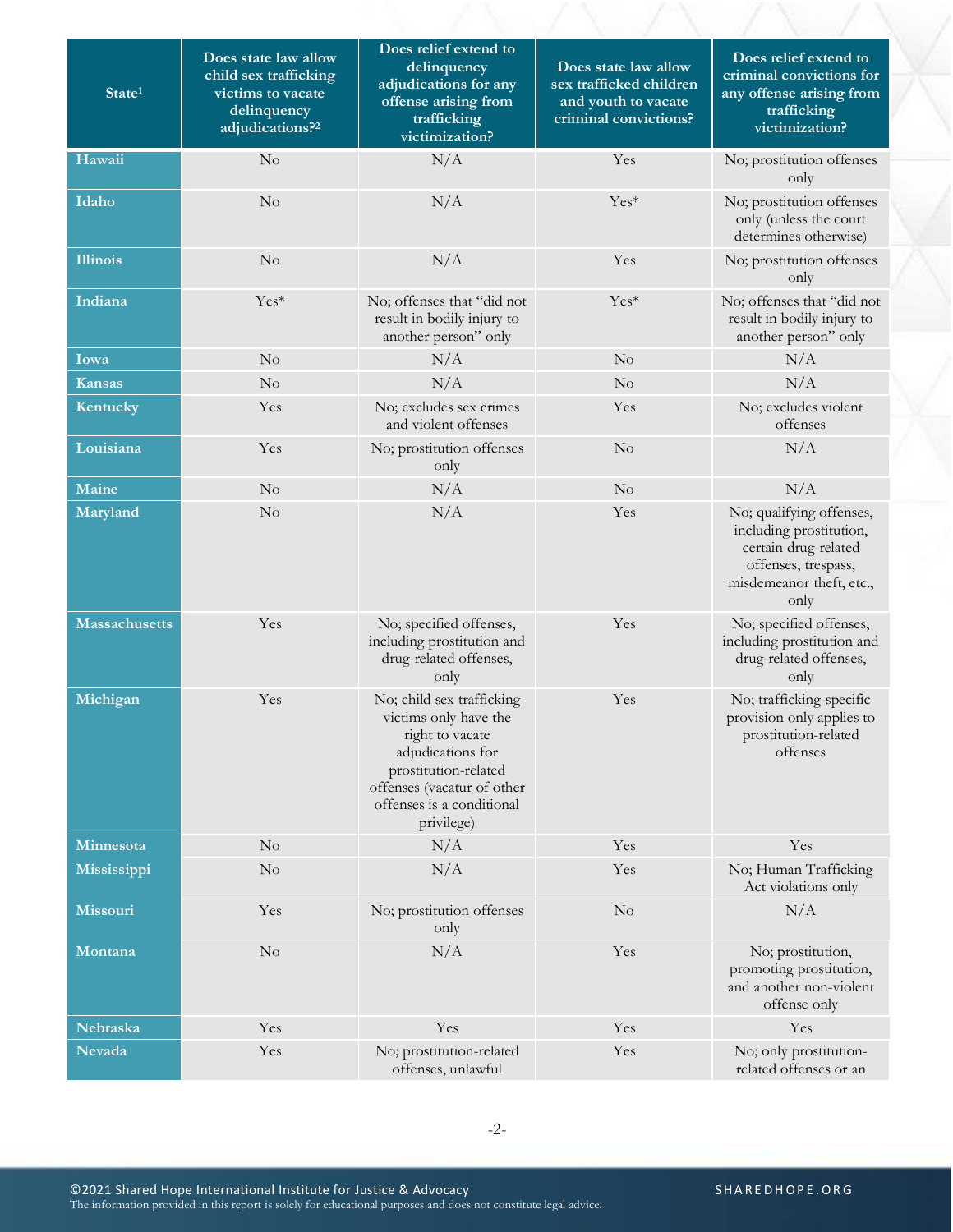| State <sup>1</sup>       | Does state law allow<br>child sex trafficking<br>victims to vacate<br>delinquency<br>adjudications? <sup>2</sup> | Does relief extend to<br>delinquency<br>adjudications for any<br>offense arising from<br>trafficking<br>victimization?                                                                                                | Does state law allow<br>sex trafficked children<br>and youth to vacate<br>criminal convictions? | Does relief extend to<br>criminal convictions for<br>any offense arising from<br>trafficking<br>victimization?                                                                                                        |
|--------------------------|------------------------------------------------------------------------------------------------------------------|-----------------------------------------------------------------------------------------------------------------------------------------------------------------------------------------------------------------------|-------------------------------------------------------------------------------------------------|-----------------------------------------------------------------------------------------------------------------------------------------------------------------------------------------------------------------------|
|                          |                                                                                                                  | trespass, and loitering<br>only                                                                                                                                                                                       |                                                                                                 | offense other than a crime<br>of violence                                                                                                                                                                             |
| <b>New</b><br>Hampshire  | Yes                                                                                                              | No; only conduct<br>chargeable as indecent<br>exposure, lewdness,<br>prostitution, or any other<br>misdemeanor or class B<br>felony, provided that the<br>conduct chargeable did<br>not involve an act of<br>violence | Yes                                                                                             | No; only conduct<br>chargeable as indecent<br>exposure, lewdness,<br>prostitution, or any other<br>misdemeanor or class B<br>felony, provided that the<br>conduct chargeable did<br>not involve an act of<br>violence |
| <b>New Jersey</b>        | No                                                                                                               | N/A                                                                                                                                                                                                                   | Yes                                                                                             | No; prostitution-related<br>offenses only                                                                                                                                                                             |
| <b>New Mexico</b>        | Yes                                                                                                              | Yes                                                                                                                                                                                                                   | No                                                                                              | N/A                                                                                                                                                                                                                   |
| New York                 | $\rm No$                                                                                                         | N/A                                                                                                                                                                                                                   | Yes                                                                                             | Yes                                                                                                                                                                                                                   |
| <b>North</b><br>Carolina | No                                                                                                               | N/A                                                                                                                                                                                                                   | Yes                                                                                             | No; non-violent offenses<br>only                                                                                                                                                                                      |
| <b>North Dakota</b>      | No                                                                                                               | N/A                                                                                                                                                                                                                   | Yes                                                                                             | No; prostitution,<br>misdemeanor forgery,<br>misdemeanor theft<br>offenses, insufficient<br>funds or credit offenses,<br>and certain drug-related<br>offenses only                                                    |
| Ohio                     | Yes                                                                                                              | No; prostitution-related<br>offenses only                                                                                                                                                                             | No                                                                                              | N/A                                                                                                                                                                                                                   |
| <b>Oklahoma</b>          | No                                                                                                               | N/A                                                                                                                                                                                                                   | No                                                                                              | N/A                                                                                                                                                                                                                   |
| Oregon                   | No                                                                                                               | N/A                                                                                                                                                                                                                   | Yes                                                                                             | No; prostitution offenses<br>only                                                                                                                                                                                     |
| Pennsylvania             | $\rm No$                                                                                                         | N/A                                                                                                                                                                                                                   | Yes                                                                                             | No; criminal trespass,<br>disorderly conduct,<br>loitering, obstructing<br>highways/public<br>passageways,<br>prostitution/related<br>offenses, or simple drug<br>possession offenses only                            |
| <b>Rhode Island</b>      | No                                                                                                               | N/A                                                                                                                                                                                                                   | Yes                                                                                             | No; prostitution and<br>solicitation offenses only                                                                                                                                                                    |
| South<br>Carolina        | $\rm No$                                                                                                         | N/A                                                                                                                                                                                                                   | Yes                                                                                             | No; prostitution and<br>trafficking offenses only                                                                                                                                                                     |
| <b>South Dakota</b>      | Yes                                                                                                              | Yes                                                                                                                                                                                                                   | N <sub>o</sub>                                                                                  | N/A                                                                                                                                                                                                                   |
| <b>Tennessee</b>         | $\rm No$                                                                                                         | N/A                                                                                                                                                                                                                   | Yes                                                                                             | No; requires one of the<br>convictions to be for<br>prostitution and otherwise<br>excludes convictions<br>involving the use,<br>attempted use, or                                                                     |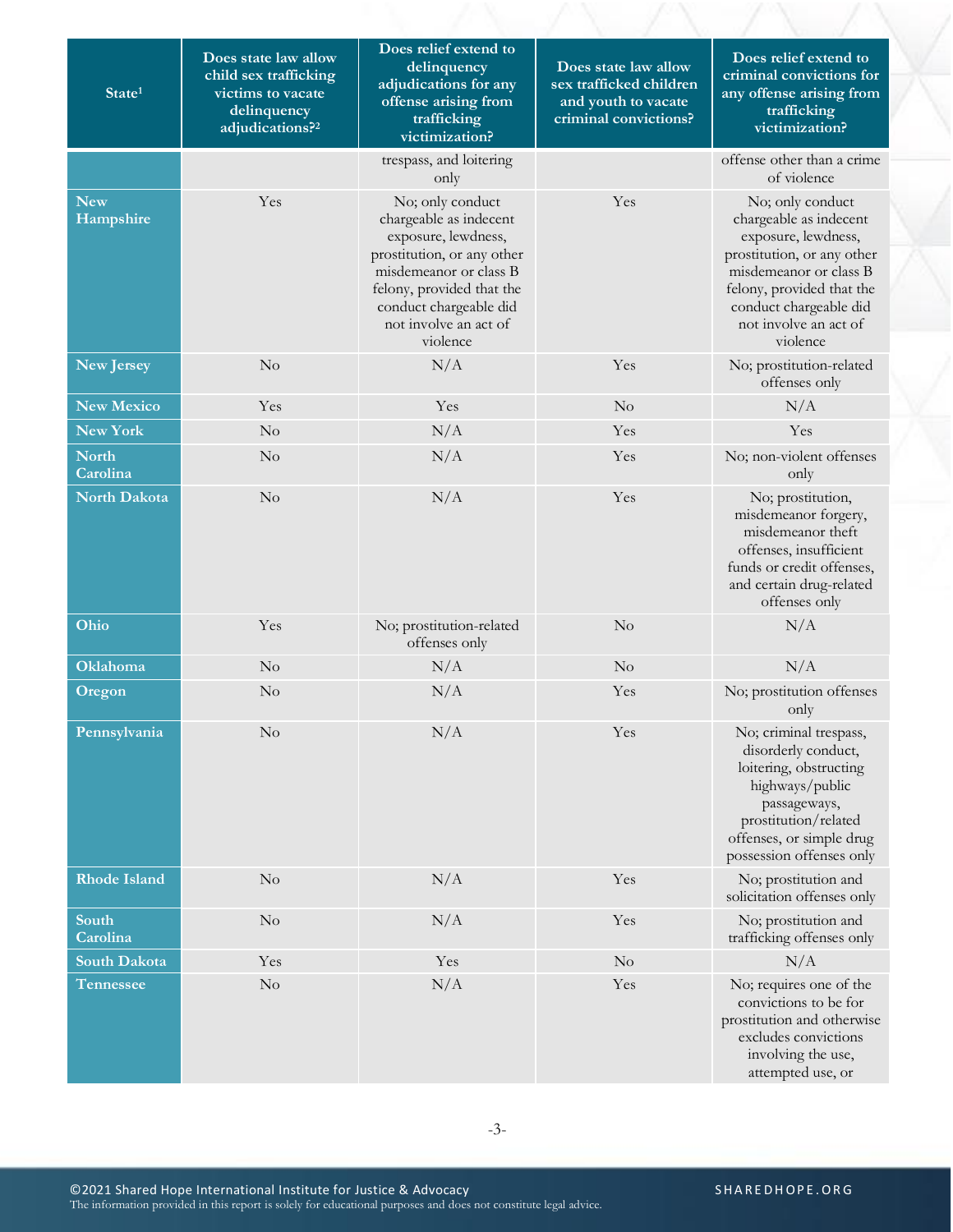| State <sup>1</sup>   | Does state law allow<br>child sex trafficking<br>victims to vacate<br>delinquency<br>adjudications? <sup>2</sup> | Does relief extend to<br>delinquency<br>adjudications for any<br>offense arising from<br>trafficking<br>victimization?                                                                                                                           | Does state law allow<br>sex trafficked children<br>and youth to vacate<br>criminal convictions? | Does relief extend to<br>criminal convictions for<br>any offense arising from<br>trafficking<br>victimization?                                                                                                                                                                                               |
|----------------------|------------------------------------------------------------------------------------------------------------------|--------------------------------------------------------------------------------------------------------------------------------------------------------------------------------------------------------------------------------------------------|-------------------------------------------------------------------------------------------------|--------------------------------------------------------------------------------------------------------------------------------------------------------------------------------------------------------------------------------------------------------------------------------------------------------------|
|                      |                                                                                                                  |                                                                                                                                                                                                                                                  |                                                                                                 | threatened use of force or<br>the use or possession of a<br>deadly weapon                                                                                                                                                                                                                                    |
| Texas                | Yes                                                                                                              | No; conduct indicating a<br>need for supervision,<br>including prostitution, as<br>well as misdemeanor<br>offenses or offenses not<br>listed as offenses eligible<br>for a determinate<br>sentence or habitual<br>felony conduct                 | No                                                                                              | N/A                                                                                                                                                                                                                                                                                                          |
| Utah                 | Yes*                                                                                                             | No; excludes murder and<br>aggravated murder                                                                                                                                                                                                     | Yes*                                                                                            | No; possession of a<br>controlled substance,<br>aiding prostitution,<br>criminal trespass, theft,<br>possession of a forged<br>writing or device for<br>writing, retail theft,<br>unlawful possession of<br>another's identification<br>document, lewdness,<br>prostitution, and sexual<br>solicitation only |
| Vermont              | No                                                                                                               | N/A                                                                                                                                                                                                                                              | Yes                                                                                             | No; excludes arson<br>causing death, certain<br>assault and robbery<br>crimes, murder,<br>manslaughter, kidnapping,<br>unlawful restraint,<br>maiming, sexual assault,<br>aggravated sexual assault,<br>and burglary offenses                                                                                |
| Virginia             | Yes                                                                                                              | No; prostitution-related<br>offenses only                                                                                                                                                                                                        | Yes                                                                                             | No; prostitution-related<br>offenses only                                                                                                                                                                                                                                                                    |
| Washington           | Yes                                                                                                              | No; only class B or C<br>felonies, excluding most<br>violent offenses and<br>crimes against the person,<br>certain enumerated<br>felonies, and promoting<br>prostitution, as well as<br>misdemeanors/gross<br>misdemeanors<br>(exceptions apply) | Yes                                                                                             | No; only class B or C<br>felonies, excluding most<br>violent offenses and<br>crimes against the person,<br>certain enumerated<br>felonies, and promoting<br>prostitution, as well as<br>misdemeanors/gross<br>misdemeanors<br>(exceptions apply)                                                             |
| <b>West Virginia</b> | Yes                                                                                                              | No prostitution offenses<br>only                                                                                                                                                                                                                 | Yes                                                                                             | No prostitution offenses<br>only                                                                                                                                                                                                                                                                             |
| Wisconsin            | Yes                                                                                                              | No prostitution offenses<br>only                                                                                                                                                                                                                 | Yes                                                                                             | No prostitution offenses<br>only                                                                                                                                                                                                                                                                             |
| Wyoming              | $\rm No$                                                                                                         | N/A                                                                                                                                                                                                                                              | Yes                                                                                             | Yes                                                                                                                                                                                                                                                                                                          |